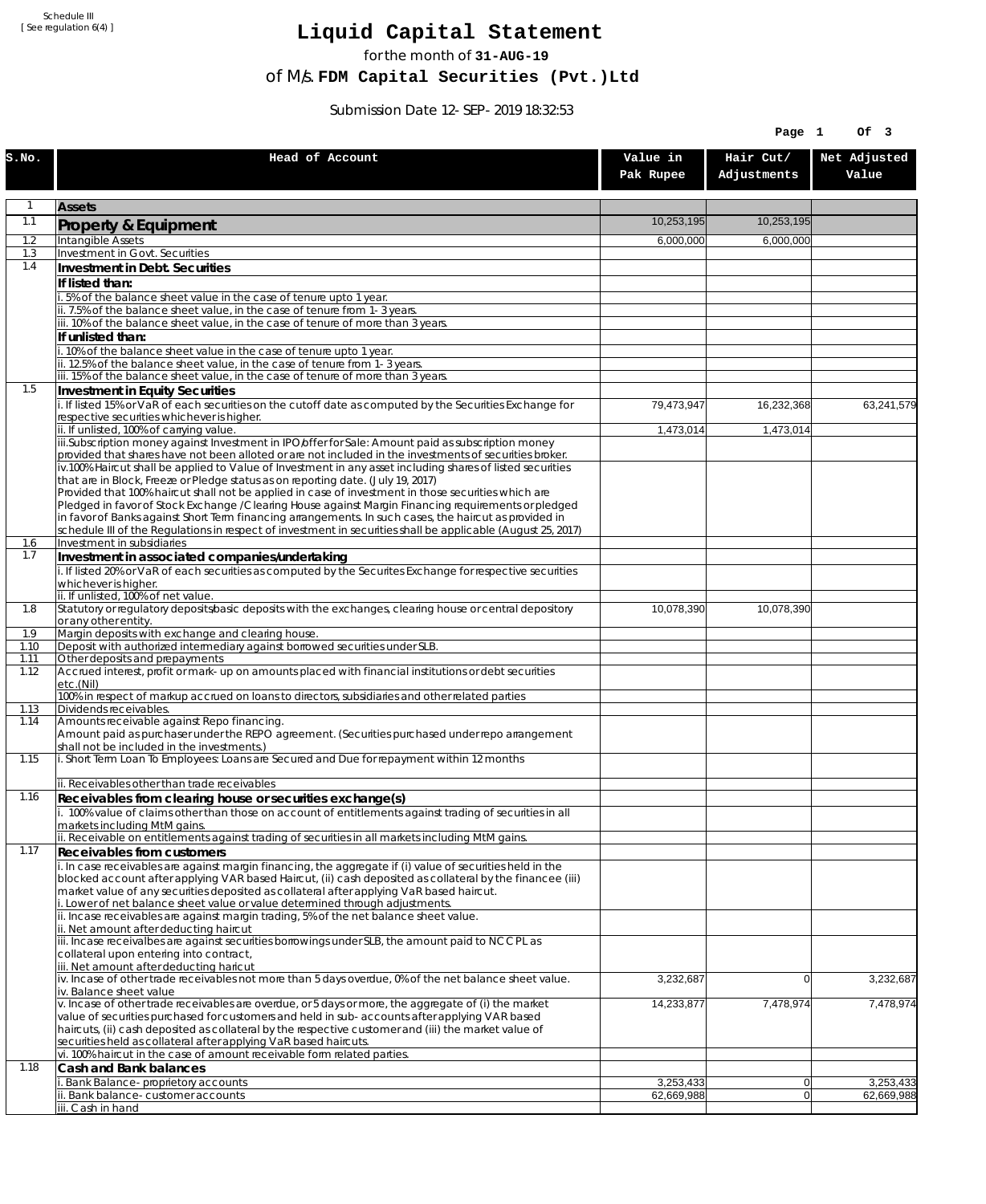Schedule III [ See regulation 6(4) ]

## **Liquid Capital Statement**

for the month of **31-AUG-19**

of M/s. **FDM Capital Securities (Pvt.)Ltd**

Submission Date 12-SEP-2019 18:32:53

|       |                                                                                                                                                                                                                                                 |                       | Page 2                   | Of 3                  |
|-------|-------------------------------------------------------------------------------------------------------------------------------------------------------------------------------------------------------------------------------------------------|-----------------------|--------------------------|-----------------------|
| S.NO. | Head of Account                                                                                                                                                                                                                                 | Value in<br>Pak Rupee | Hair Cut/<br>Adjustments | Net Adjusted<br>Value |
| 1.19  | <b>Total Assets</b>                                                                                                                                                                                                                             | 190,668,531           | 51,515,941               | 139,876,661           |
| 2     | Liabilities                                                                                                                                                                                                                                     |                       |                          |                       |
| 2.1   | Trade Payables                                                                                                                                                                                                                                  |                       |                          |                       |
|       | Payable to exchanges and clearing house<br>ii. Payable against leveraged market products                                                                                                                                                        |                       |                          |                       |
|       | iii. Payable to customers                                                                                                                                                                                                                       | 62,130,674            | $\overline{0}$           | 62,130,674            |
| 2.2   | <b>Current Liabilities</b>                                                                                                                                                                                                                      |                       |                          |                       |
|       | . Statutory and regulatory dues<br>ii. Accruals and other payables                                                                                                                                                                              |                       |                          |                       |
|       | iii. Short-term borrowings                                                                                                                                                                                                                      |                       |                          |                       |
|       | iv. Current portion of subordinated loans                                                                                                                                                                                                       |                       |                          |                       |
|       | v. Current portion of long term liabilities<br>vi. Deferred Liabilities                                                                                                                                                                         |                       |                          |                       |
|       | vii. Provision for bad debts                                                                                                                                                                                                                    |                       |                          |                       |
|       | viii. Provision for taxation                                                                                                                                                                                                                    |                       |                          |                       |
| 2.3   | ix. Other liabilities as per accounting principles and included in the financial statements<br>Non-Current Liabilities                                                                                                                          |                       |                          |                       |
|       | i. Long-Term financing                                                                                                                                                                                                                          |                       |                          |                       |
|       | a. Long-Term financing obtained from financial instituion: Long term portion of financing obtained from<br>a financial institution including amount due against finance lease                                                                   |                       |                          |                       |
|       | b. Other long-term financing<br>ii. Staff retirement benefits                                                                                                                                                                                   |                       |                          |                       |
|       | iii. Advance against shares for Increase in Capital of Securities broker: 100% haircut may be allowed in                                                                                                                                        |                       |                          |                       |
|       | respect of advance against shares if:                                                                                                                                                                                                           |                       |                          |                       |
|       | a. The existing authorized share capital allows the proposed enhanced share capital<br>b. Boad of Directors of the company has approved the increase in capital                                                                                 |                       |                          |                       |
|       | c. Relevant Regulatory approvals have been obtained                                                                                                                                                                                             |                       |                          |                       |
|       | d. There is no unreasonable delay in issue of shares against advance and all regulatory requirements<br>relating to the increase in paid up capital have been completed.                                                                        |                       |                          |                       |
|       | e. Auditor is satisfied that such advance is against the increase of capital.                                                                                                                                                                   |                       |                          |                       |
| 2.4   | iv. Other liabilities as per accounting principles and included in the financial statements                                                                                                                                                     |                       |                          |                       |
|       | Subordinated Loans<br>. 100% of Subordinated loans which fulfill the conditions specified by SECP are allowed to be deducted:                                                                                                                   |                       |                          |                       |
|       | The Schedule III provides that 100% haircut will be allowed against subordinated Loans which fulfill the<br>conditions specified by SECP. In this regard, following conditions are specified:                                                   |                       |                          |                       |
|       | a. Loan agreement must be executed on stamp paper and must clearly reflect the amount to be repaid<br>after 12 months of reporting period<br>b. No haircut will be allowed against short term portion which is repayable within next 12 months. |                       |                          |                       |
|       | c. In case of early repayment of loan, adjustment shall be made to the Liquid Capital and revised Liquid<br>Capital statement must be submitted to exchange.                                                                                    |                       |                          |                       |
|       | ii. Subordinated loans which do not fulfill the conditions specified by SECP                                                                                                                                                                    |                       |                          |                       |
| 2.5   | <b>Total Liabilites</b>                                                                                                                                                                                                                         | 62,130,674            | $\overline{0}$           | 62,130,674            |
| 3     | Ranking Liabilities Relating to:                                                                                                                                                                                                                |                       |                          |                       |
| 3.1   | Concentration in Margin Financing                                                                                                                                                                                                               |                       |                          |                       |
|       | The amount calculated client-to- client basis by which any amount receivable from any of the<br>financees exceed 10% of the aggregate of amounts receivable from total financees.                                                               |                       |                          |                       |
| 3.2   | Concentration in securites lending and borrowing                                                                                                                                                                                                |                       |                          |                       |
|       | The amount by which the aggregate of:                                                                                                                                                                                                           |                       |                          |                       |
|       | (i) Amount deposited by the borrower with NCCPL<br>(Ii) Cash margins paid and                                                                                                                                                                   |                       |                          |                       |
|       | (iii) The market value of securities pledged as margins exceed the 110% of the market value of shares                                                                                                                                           |                       |                          |                       |
|       | borrowed                                                                                                                                                                                                                                        |                       |                          |                       |
| 3.3   | Net underwriting Commitments<br>(a) in the case of right issuse : if the market value of securites is less than or equal to the subscription                                                                                                    |                       |                          |                       |
|       | price; the aggregate of:                                                                                                                                                                                                                        |                       |                          |                       |
|       | (i) the 50% of Haircut multiplied by the underwriting commitments and                                                                                                                                                                           |                       |                          |                       |
|       | (ii) the value by which the underwriting commitments exceeds the market price of the securities.<br>In the case of rights issuse where the market price of securities is greater than the subscription price, 5% of                             |                       |                          |                       |
|       | the Haircut multiplied by the net underwriting                                                                                                                                                                                                  |                       |                          |                       |
| 3.4   | $(b)$ in any other case: 12.5% of the net underwriting commitments                                                                                                                                                                              |                       |                          |                       |
|       | Negative equity of subsidiary<br>The amount by which the total assets of the subsidiary (excluding any amount due from the subsidiary)                                                                                                          |                       |                          |                       |
|       | exceed the total liabilities of the subsidiary                                                                                                                                                                                                  |                       |                          |                       |
| 3.5   | Foreign exchange agreements and foreign currency positions                                                                                                                                                                                      |                       |                          |                       |
|       | 5% of the net position in foreign currency. Net position in foreign currency means the difference of total<br>assets denominated in foreign cuurency less total liabilities denominated in foreign currency                                     |                       |                          |                       |
| 3.6   | Amount Payable under REPO                                                                                                                                                                                                                       |                       |                          |                       |
| 3.7   | Repo adjustment                                                                                                                                                                                                                                 |                       |                          |                       |